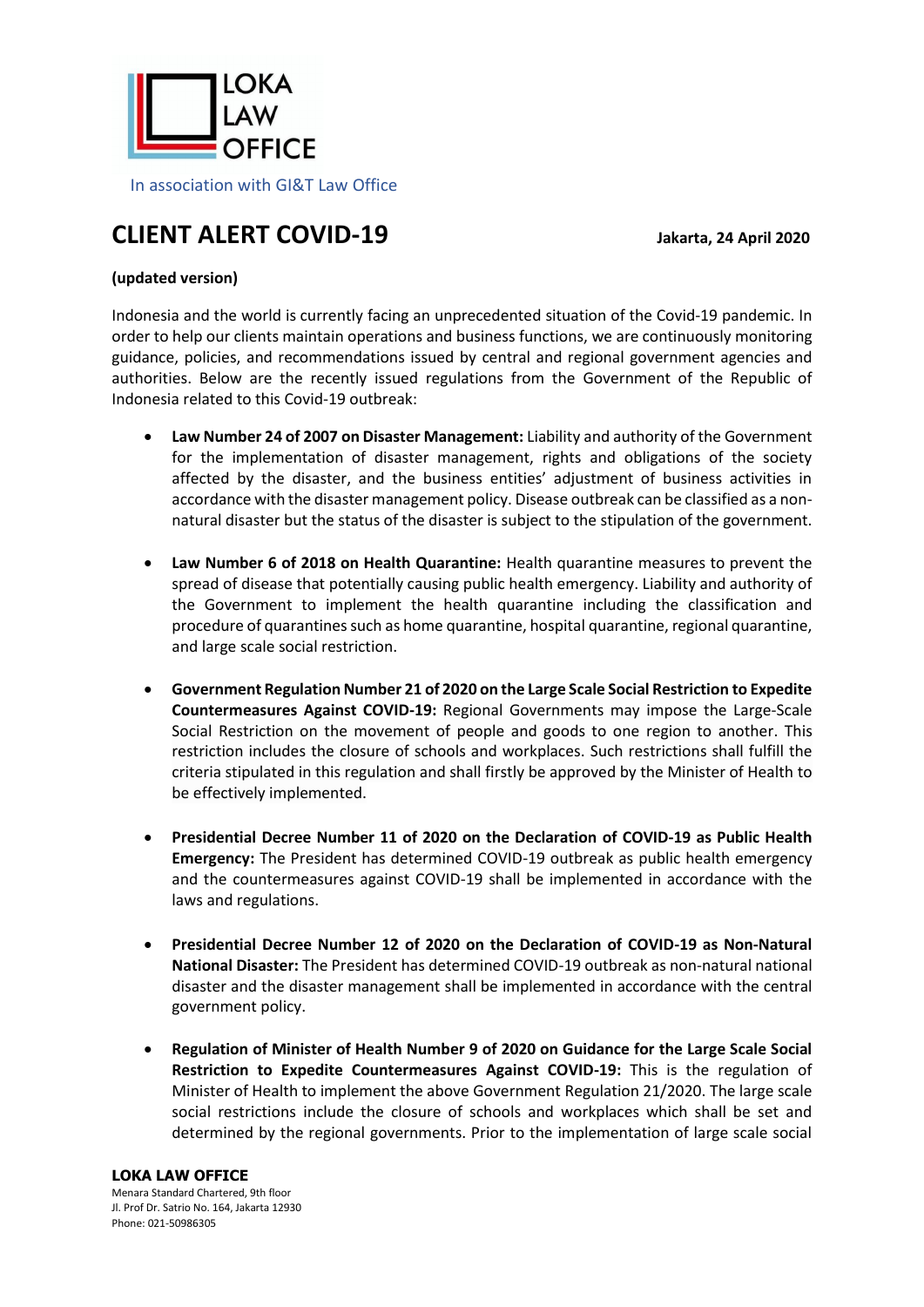

restriction, the regional heads shall fulfill requirements, procedure, and criteria under this regulation.

- **Regulation of Minister of Law and Human Rights Number 11 of 2020 on Temporary Prohibition for Foreigners to Enter the Territory of Indonesia:** Temporary Prohibition of Foreigners to enter/transit in the Territory of Indonesia with a few exceptions for foreigners who hold limited stay permits and permanent stay permits, holders of diplomatic visas/stay permits, etc. Such exemptions are subject to requirements including the submission of health certificates in English from health authorities in each country and a statement of willingness to enter quarantine for 14 (fourteen) days carried out by the government of the Republic of Indonesia.
- **Regulation of Minister of Transportation Number 18 of 2020 on the Transportation Control to Prevent the Spread of COVID-19**: Control and limitation of the transportation in the regions with Large Scale Social Restriction and the whole territory of Indonesia. This regulation obliges every person to impose physical distancing when using the transportation vehicle and some requirements for transportation vehicle to be allowed to operate.
- **Regulation of Minister of Transportation Number 25 of 2020 on the Transportation Control During Eid Al-Fitr Holiday 1441 H to Prevent the Spread of COVID-19**: Prohibition to use any means of transportation vehicles to enter into or out from the regions with Large Scale Social Restriction. Included as the prohibition is the air transport prohibition with some exceptions such as for the diplomatic operation, special flight operation to repatriate Indonesian citizen or foreigners based on law and regulation.
- **Minister of Health Decree Number HK.01.07/MENKES/239/2020 on the Large Scale Social Restriction in the DKI Jakarta Province to Expedite Countermeasures Against COVID-19:** Minister of Health has declared the large scale social restriction in DKI Jakarta Province and obliged the regional government of DKI Jakarta to implement the large scale social restriction in accordance with the laws and regulations.
- **Minister of Health Decree Number HK.01.07/MENKES/248/2020 on the Large Scale Social Restriction in Bogor Regency, Bogor City, Depok City, Bekasi Regency, and Bekasi City to Expedite Countermeasures Against COVID-19:** Minister of Health has declared the large scale social restriction in Bogor Regency, Bogor City, Depok City, Bekasi Regency, and Bekasi City and obliged the regional governments of Bogor Regency, Bogor City, Depok City, Bekasi Regency, and Bekasi City to implement the large scale social restriction in accordance with the laws and regulations.
- **Minister of Health Decree Number HK.01.07/MENKES/249/2020 on the Large Scale Social Restriction in Tangerang Regency, Tangerang City, and South Tangerang City to Expedite Countermeasures Against COVID-19:** Minister of Health has declared the large scale social restriction in Tangerang Regency, Tangerang City, and South Tangerang CIty and obliged the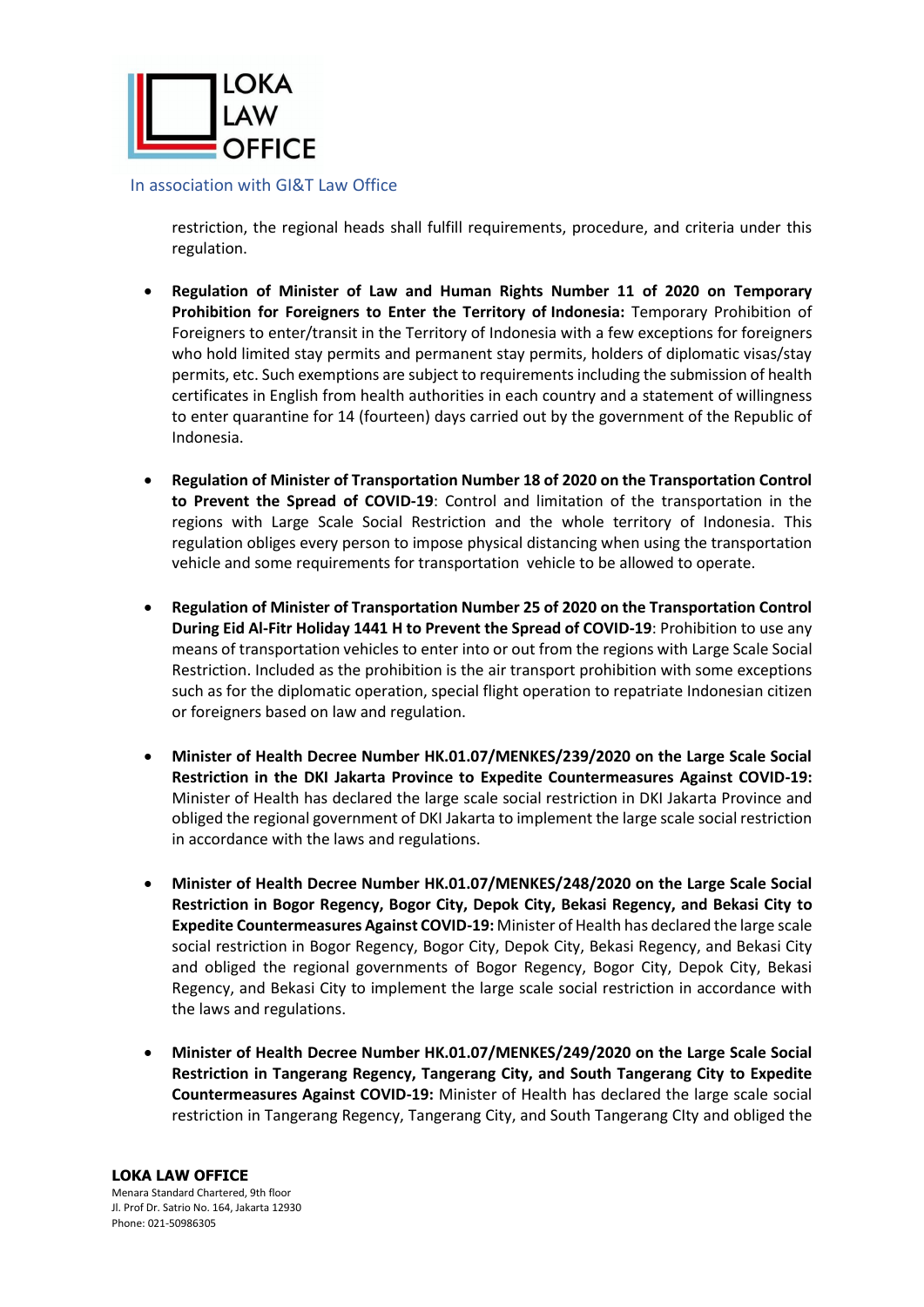

regional governments of Tangerang Regency, Tangerang City, and South Tangerang City to implement the large scale social restriction in accordance with the laws and regulations.

- **Minister of Health Decree Number HK.01.07/MENKES/259/2020 on the Large Scale Social Restriction in Bandung City, Cimahi City, Bandung Regency, West Bandung Regency, and Sumedang Regency to Expedite Countermeasures Against COVID-19:** Minister of Health has declared the large scale social restriction in Bandung City, Cimahi City, Bandung Regency, West Bandung Regency, and Sumedang Regency and obliged the regional governments of Bandung City, Cimahi City, Bandung Regency, West Bandung Regency, and Sumedang Regency to implement the large scale social restriction in accordance with the laws and regulations.
- **Circular Letter of the Minister of Manpower Number M/3/HK.04/III/2020 on the Protection of Employee and Business Continuation for the Prevention and Precaution of COVID-19:** Recommendation for Governors to provide guidance and supervision regarding Occupational Safety and Health/*Keselamatan dan Kesehatan Kerja* (K3), record and report COVID-19 cases at workplaces, implement wage protection for workers related to the COVID-19 pandemic including for workers who are categorized as Person Under Monitoring/*Orang Dalam Pemantauan* (ODP) and for Person tested positive for COVID-19, and adjustment of wages amount and payment for companies that limit their business activities.
- **Circular Letter of the Minister of Manpower Number M/4/HK.04/IV/2020 on Foreign Workers Utilization Service in the Prevention of COVID-19**: the Ministry of Manpower suspends the foreign workers utilization service process for new application with some exception for the applicants who will work in the national strategic project and the holder of stay permit within the territory of Indonesia.
- **Circular Letter of Minister of Health Number HK/02.01/MENKES/202/2020 on Self-Isolation Protocol in Handling COVID-19**: Recommendation for Ministry/Institution and Regional Government to implement self-isolation protocol, including to stay at home, and several important consideration during self-isolation, i.e. keep the distance, wear mask, wash hands, etc.
- **Circular Letter of Minister of Industry Number 7 of 2020 on the Procedure for the Industrial Activities Permit Application during COVID-19 Health Emergency Period**: Industrial Companies can submit the permit application to obtain the operational permit and industrial mobility activities during the COVID-19 period through the Ministry of Industry's online system.
- **Directorate General of Disease Prevention and Control Ministry of Health Guide on Prevention and Control of COVID-19 as of 16 March 2020:** This guideline covers the categories, classifications, and activities that must be carried out by surveillance (i.e. person under monitoring), clinical management for health workers treating for patients indicated COVID-19,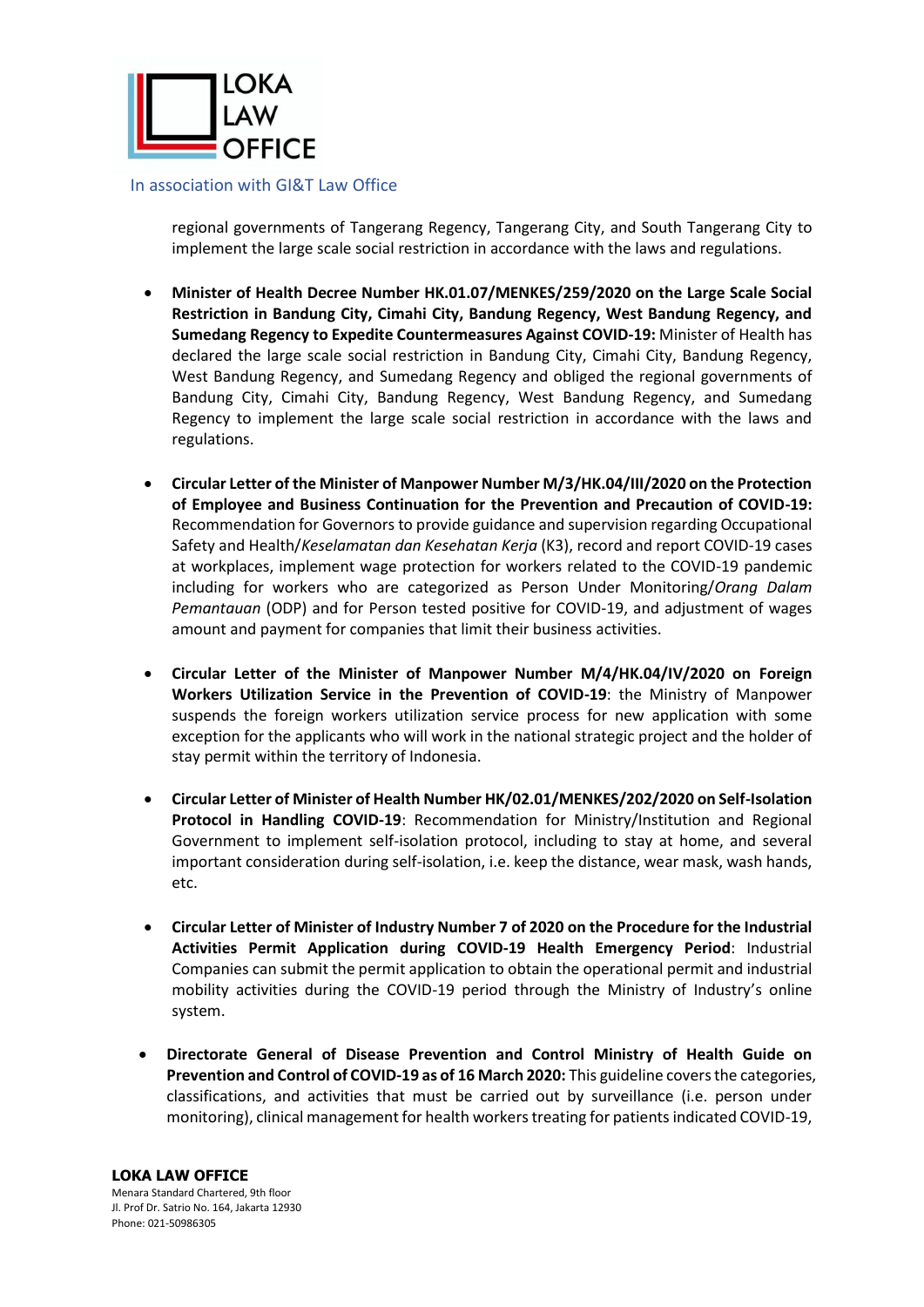

laboratory examination, effective preventive measures to be taken by the community and infection control related to health services, etc. based on WHO recommendations.

Several Regional Governments have issued circular letters and regulations concerning the prevention and mitigation of COVID-19 in the regional level. It is advisable for the business entities to closely observe and follow the development of the regional regulation/decision in their respective region. Below are several examples of the regulation/decision issued by the regional governments:

# • **DKI JAKARTA**

**Regulation of Jakarta Governor Number 33 of 2020 on the Implementation of Large Scale Social Restriction in Handling COVID-19 in DKI Jakarta Province:** the implementation of the provisions of Regulation of Minister of Health Number 9 of 2020 on Guidance for the Large Scale Social Restriction to Expedite Countermeasures Against COVID-19 in DKI Jakarta.

**Declaration of Jakarta Governor Number 6 of 2020 on Temporary Termination of Office Activities in Order to Prevent the Spread of COVID-19**: Recommendation for companies within the Jakarta to carry out business activities from home, close operational facilities, but if the closure of operational facilities is not possible, companies can limit employees and the activities in operational facilities.

**Decision of Jakarta Governor Number 361 of 2020 on Extension of COVID-19 Disaster Emergency Response Status in Jakarta:** The Governor of Jakarta declared the disaster emergency response status in Jakarta is effective until April 19, 2020.

**Decision of Jakarta Governor Number 412 of 2020 on Extension of Large Scale Social Restriction in Handling COVID-19 in DKI Jakarta Province**: The Governor of Jakarta declared the large scale social restriction to be extended for 14 days from 24 April to 7 May 2020. In the event there is still new case of COVID-19 such extention will be continued for the next 14 days until 21 May 2020.

**Circular Letter of Manpower, Transmigration, and Energy Agency of DKI Jakarta Number 3590/SE/2020 on the Follow-Up on Decision of Jakarta Governor Number 361 of 2020:** Recommendation for the companies located within Jakarta to apply the work from home method with few exemptions for several sectors, including the health sector, energy sector, finance sector, food sector. The exempted sectors shall report to the Manpower Agency of DKI Jakarta concerning the applicable prevention measures in their companies.

**Circular Letter of Tourism and Creative Economy Agency of DKI Jakarta Number 184/SE/2020 on the Extension of Temporary Closures of Tourism Industry Operational Activities in the Precautionary Effort Against COVID-19:** Temporary closure of places of entertainment, including spa, karaoke bar, club, etc. until April 19, 2020.

## • **WEST JAVA PROVINCE**

**Regulation of West Java Governor Number 27 of 2020 on the Guidance of Large Scale Social Restriction in Handling COVID-19 in Bogor Regency, Bogor City, Depok City, Bekasi Regency,** 

#### **LOKA LAW OFFICE**

Menara Standard Chartered, 9th floor Jl. Prof Dr. Satrio No. 164, Jakarta 12930 Phone: 021-50986305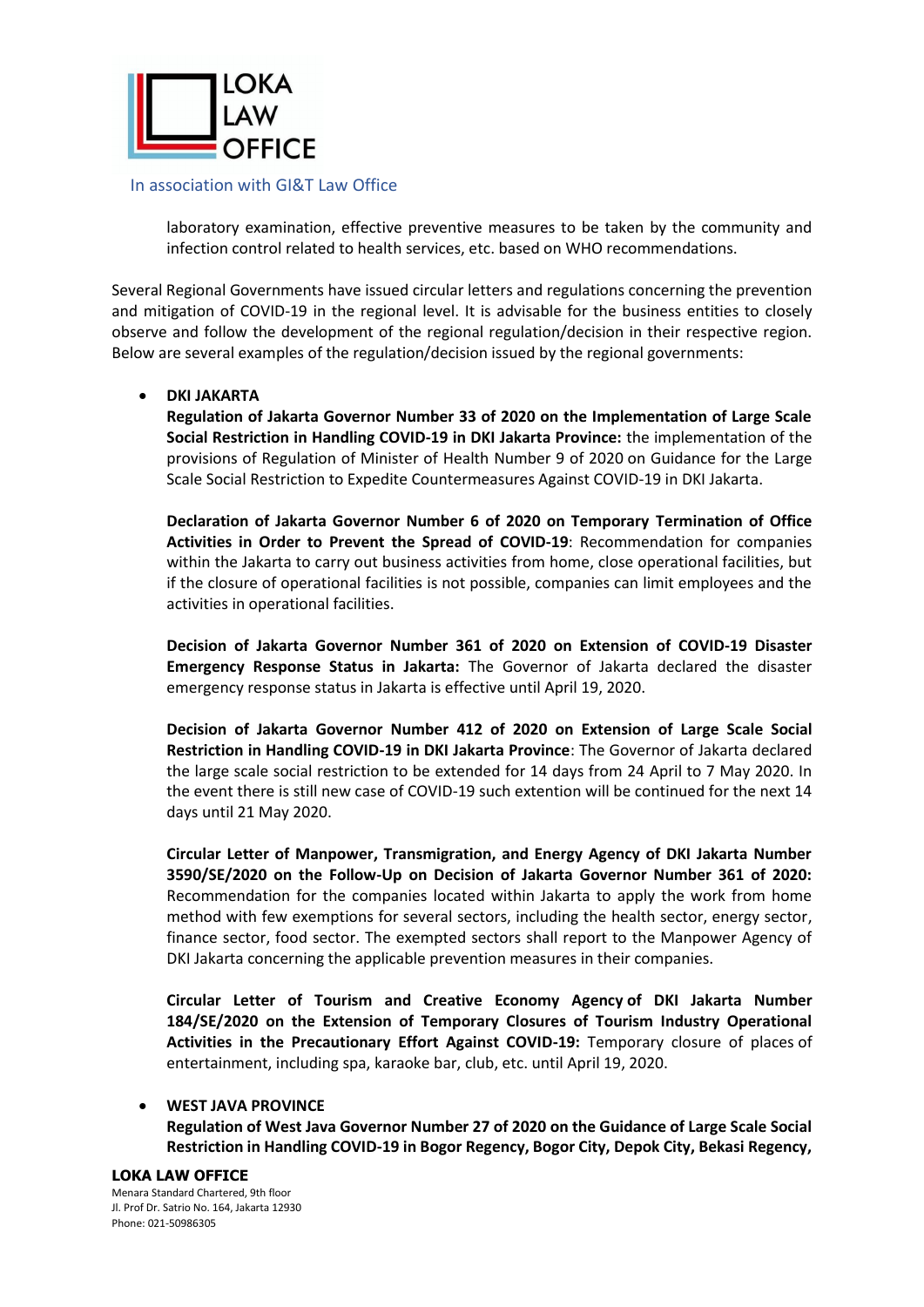

**and Bekasi City:** the implementation of the guidance of large scale social restriction in Bogor Regency, Bogor City, Depok City, Bekasi Regency, and Bekasi City in accordance with the provisions of Minister of Health Decree Number HK.01.07/MENKES/248/2020 on the Large Scale Social Restriction in Bogor Regency, Bogor City, Depok City, Bekasi Regency, and Bekasi City to Expedite Countermeasures Against COVID-19.

**Regulation of West Java Governor Number 30 of 2020 on the Guidance of Large Scale Social Restriction in Bandung City, Cimahi City, Bandung Regency, West Bandung Regency, and Sumedang Regency to Expedite Countermeasures Against COVID-19:** the implementation of the guidance of large scale social restriction in Bandung City, Cimahi City, Bandung Regency, West Bandung Regency, and Sumedang Regency in accordance with the provisions of Minister of Health Decree Number HK.01.07/MENKES/259/2020 on the Large Scale Social Restriction in Bandung City, Cimahi City, Bandung Regency, West Bandung Regency, and Sumedang Regency to Expedite Countermeasures Against COVID-19.

# • **BANTEN PROVINCE**

**Decree of Banten Governor Number 443/Kep.140-Huk/2020 on the Determination of Large Scale Social Restriction in Tangerang Regency, Tangerang City, and South Tangerang City**: the Banten Governor has determined the large scale social restriction in Tangerang Regency, Tangerang City, and South Tangerang City.

**Regulation of Banten Governor Number 16 of 2020 on the Guidance of Large Scale Social Restriction in Tangerang Regency, Tangerang City, and South Tangerang City**: the implementation of the guidance of large scale social restriction in Tangerang Regency, Tangerang City, and South Tangerang City in accordance with the provisions of Minister of Health Decree Number HK.01.07/MENKES/249/2020 on the Large Scale Social Restriction in Tangerang Regency, Tangerang City, and South Tangerang City to Expedite Countermeasures Against COVID-19.

# • **BOGOR REGENCY**

**Regulation of the Bogor Regent Number 16 of 2020 on the Implmentation of Large Scale Social Restriction in Managing COVID-19 in Bogor Regency:** the implementation of the guidance of large scale social restriction in Bogor Regency in accordance with the provisions of Minister of Health Decree Number HK.01.07/MENKES/248/2020 on the Large Scale Social Restriction in Bogor Regency, Bogor City, Depok City, Bekasi Regency, and Bekasi City to Expedite Countermeasures Against COVID-19.

## • **KARAWANG REGENCY**

**Circular Letter of Karawang Regent Number 440/2230/Skrt/2020 on Prevention of the Spread and Transmission of COVID-19:** Instruction for the Industrial Area management and Private Companies to provide information and education concerning COVID-19, to postpone or cancel actvities involving foreign parties, to postpone or cancel activities involving many people/participants, to facilitate the sick employees and report to the relevant health agency,

#### **LOKA LAW OFFICE**

Menara Standard Chartered, 9th floor Jl. Prof Dr. Satrio No. 164, Jakarta 12930 Phone: 021-50986305